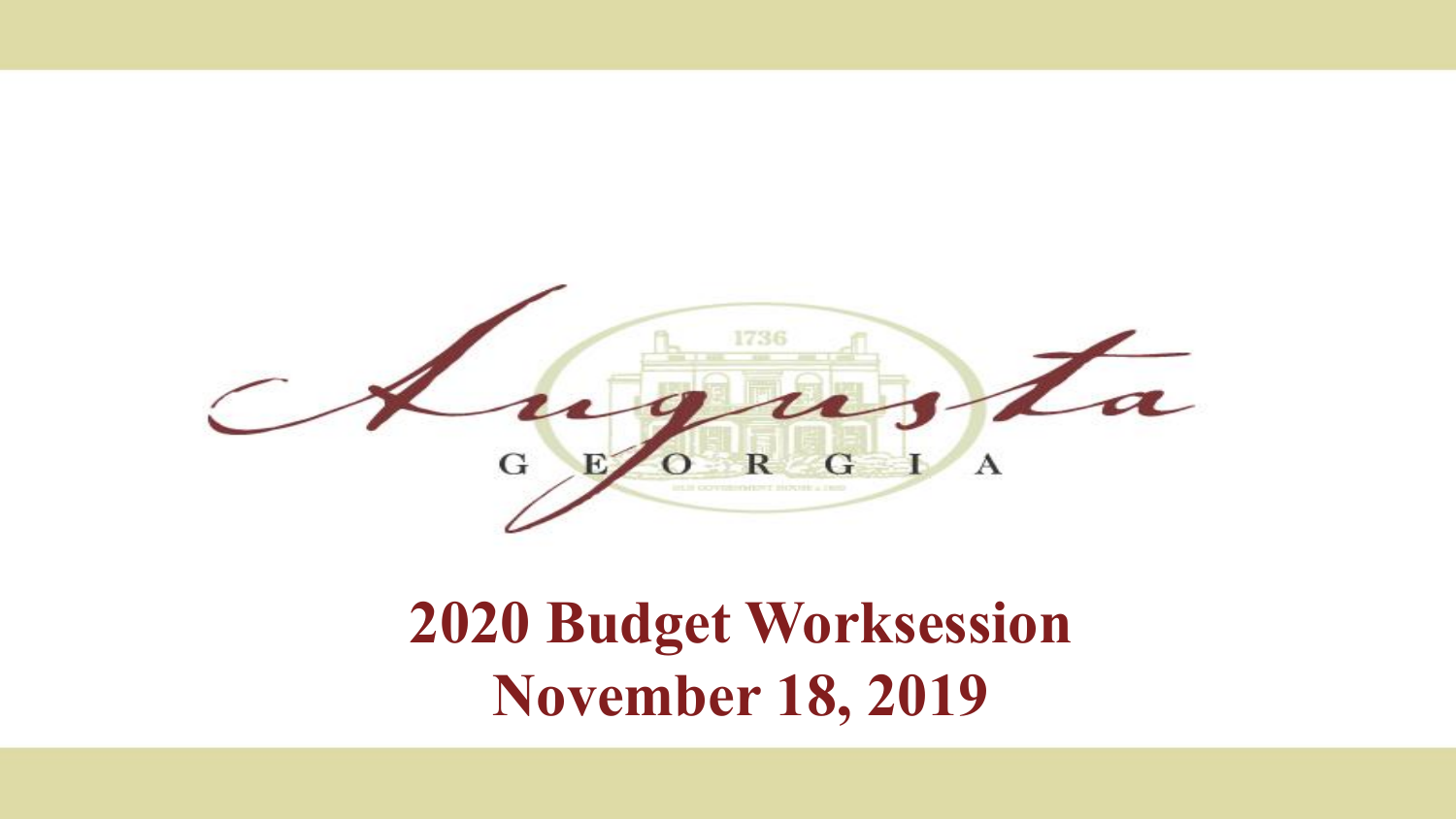### **November 13 Budget Worksession**

- Items Discussed:
	- Marshal 5 deputy positions funded April 1, 2020
	- Longevity effective April 1, 2020
	- Tax Assessors DOR Certification
	- External Agency funding
	- TIA salary supplement
	- Engineering
		- Tree and pothole maintenance
		- Traffic Center

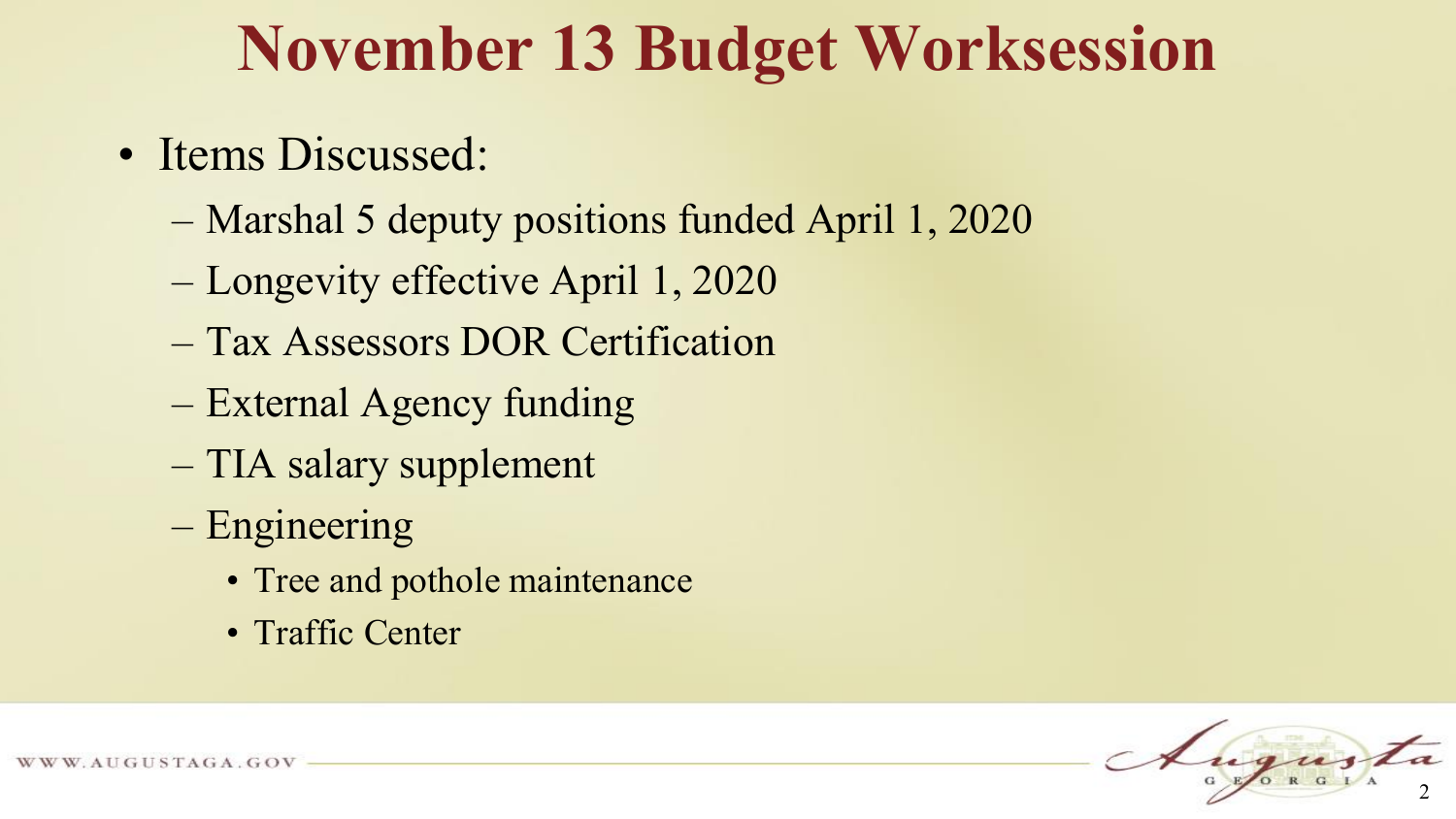# **Engineering Proposed Reallocation**

| <b>Original Allocation</b>     | <b>Amount</b>           |
|--------------------------------|-------------------------|
| <b>Pothole Repair</b>          | 300,000<br>$\mathsf{S}$ |
| <b>Tree Maintenance</b>        | 200,000                 |
| Total                          | 500,000                 |
|                                |                         |
| <b>Proposed Reallocation *</b> |                         |
| <b>Tree Crew</b>               | 134,200                 |
| <b>Traffic Center</b>          | 165,800                 |
| <b>Pothole Repair</b>          | 200,000                 |
|                                | 500,000                 |

\* Recommendation received from Engineering Director. Engineering Director also recommends the use of SPLOST 7 funds for acquisition of machinery and equipment needed for tree crew.

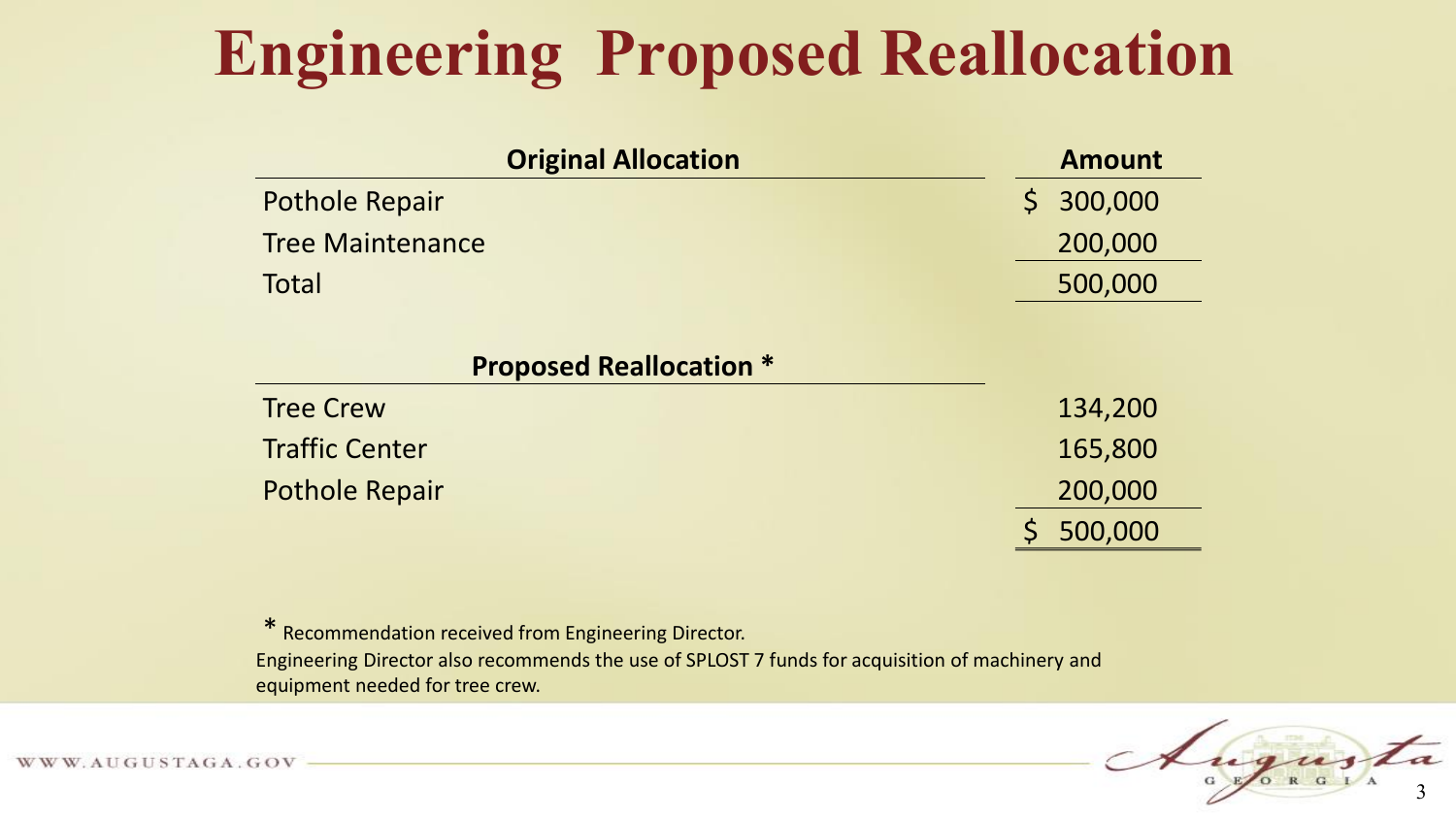## **Funds required for proposed Changes**

| <b>Program - General Fund</b>                | <b>Amount</b> |
|----------------------------------------------|---------------|
| Longevity - Effective April 1, 2020          | \$202,880     |
| Marshal - 5 deputies effective April 1, 2020 | 93,560        |
| Tax Assessor - DOR certification suppléments | 10,000        |
| <b>Land Bank Authority</b>                   | (50,000)      |
| <b>Development Authority</b>                 | (15,000)      |
| <b>Funding needed</b>                        | 241,440       |

|                           | <b>Program - TIA Fund</b> | <b>Amount</b> |
|---------------------------|---------------------------|---------------|
| <b>Salary Supplements</b> |                           | \$38,200      |
|                           | <b>Funding needed</b>     | \$38,200      |



WWW.AUGUSTAGA.GOV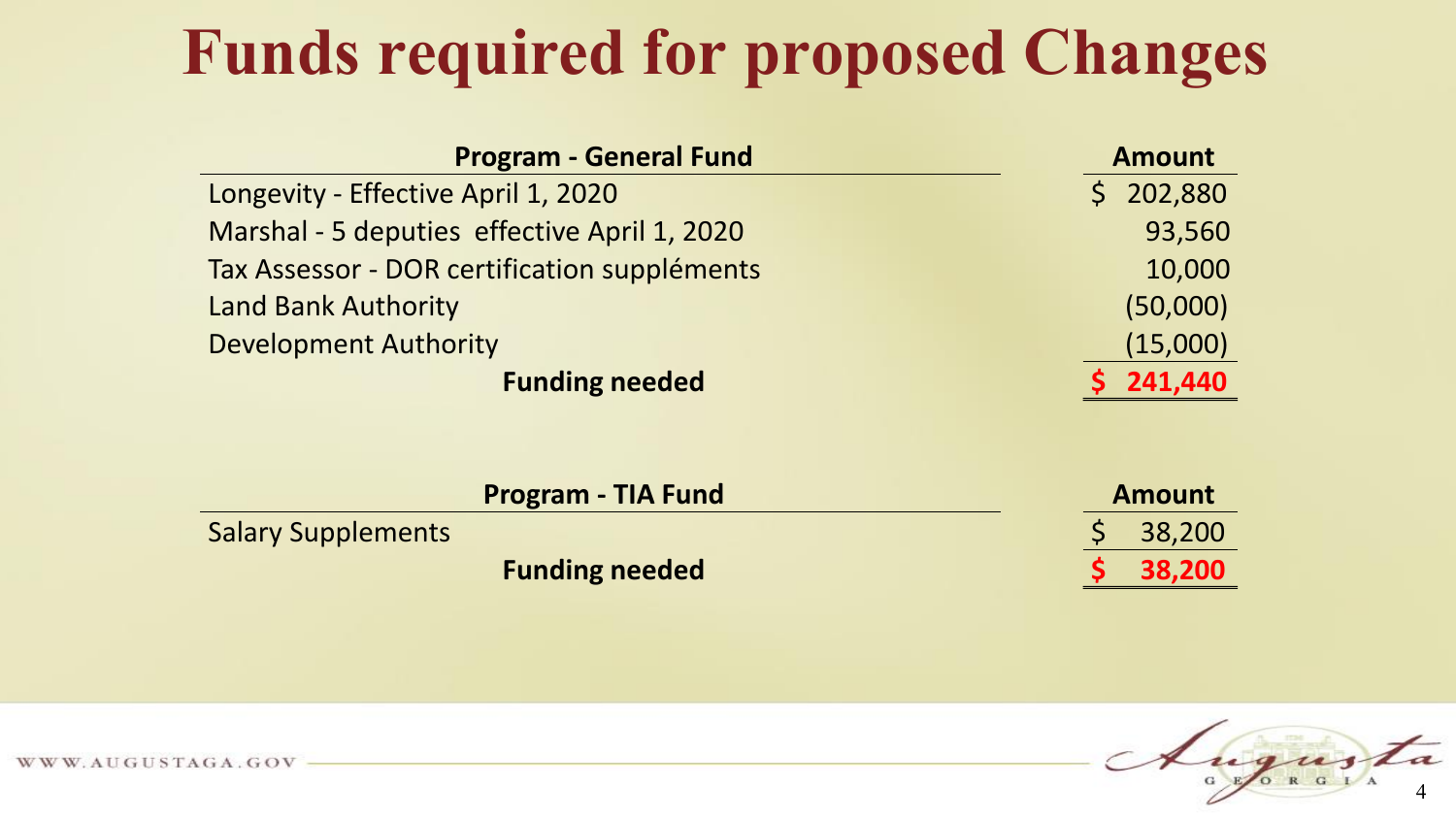## **Funding Recommendation**

| <b>General Fund</b>                            | <b>Amount</b> |  |
|------------------------------------------------|---------------|--|
| Lifeguard part time salary                     | 20,000        |  |
| COLA (revised estimate based on vacancy rates) | 50,000        |  |
| Tree Crew funded as of April 1, 2020           | 30,000        |  |
| Contingency                                    | 141,440       |  |
| Total                                          | 241,440       |  |

| <b>Program - TIA Fund</b>     | <b>Amount</b> |
|-------------------------------|---------------|
| <b>Program Management Fee</b> | $5$ 38,200    |
| <b>Total</b>                  | 38,200        |



WWW.AUGUSTAGA.GOV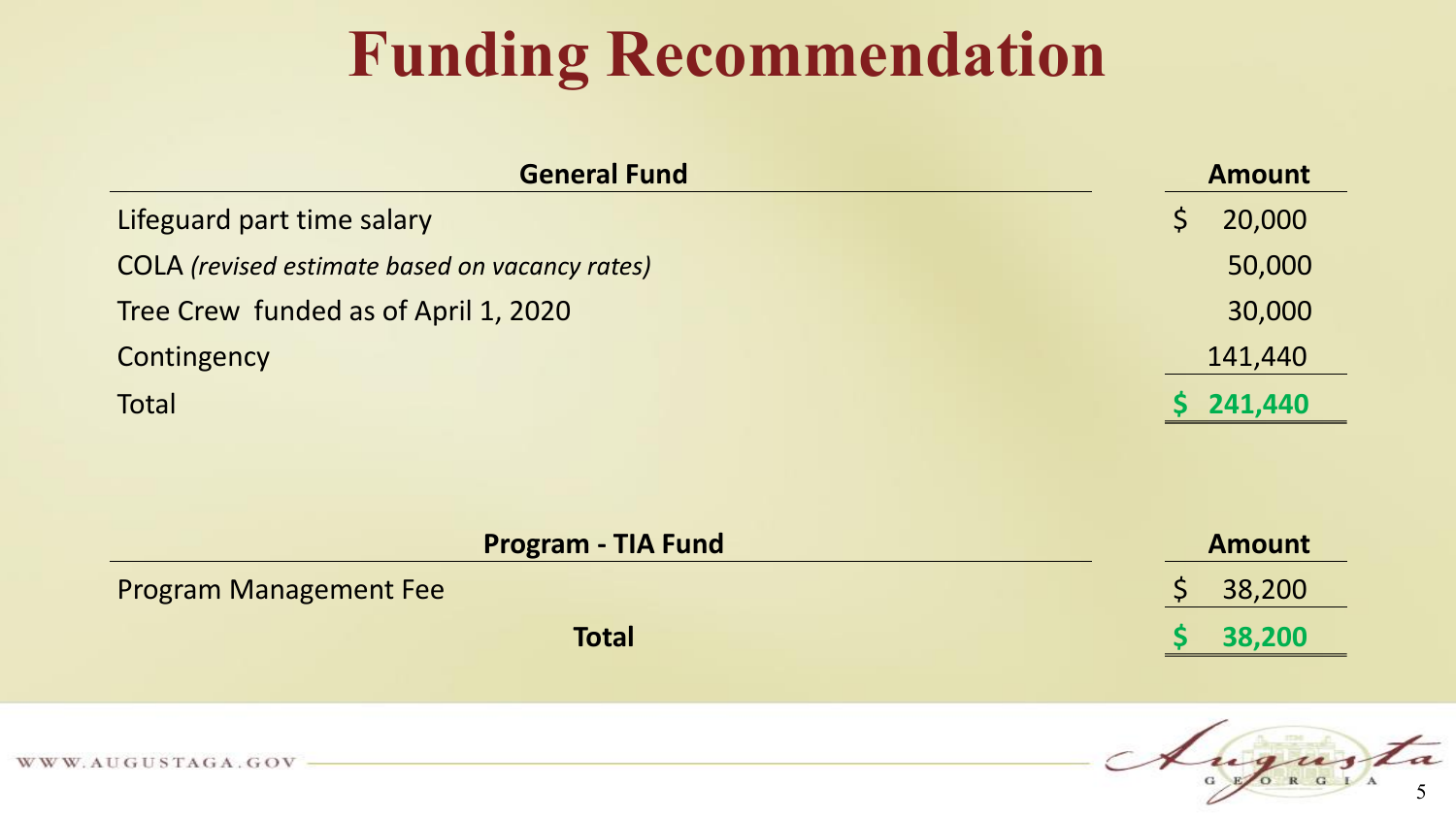### **Budget Calendar**

• Budget Adopted November 19, 2019

• Budget Implemented January 1, 2020



WWW.AUGUSTAGA.GOV